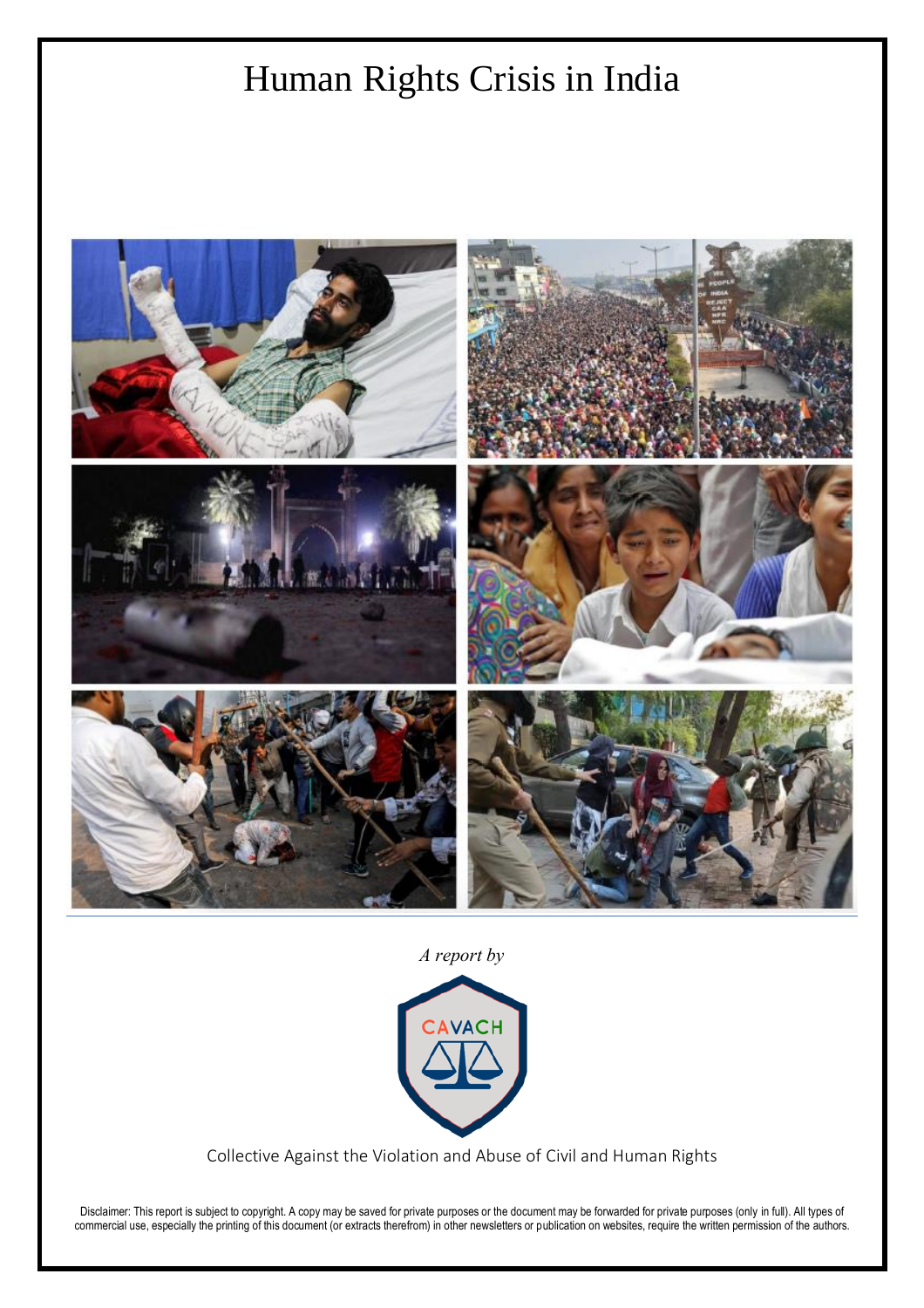# Human Rights Crisis: INDIA

#### *Overture:*

*India got its independence in 1947 and even though the word 'secular' was incorporated in its Constitution in 1976, the spirit of the Constitution was always secular. However, a far right paramilitary organisation Rashtriya Swayamsevak Sangh (RSS) (est. 1925) wanted India to be established as a Hindu nation, with no place for minorities. Its founding members were greatly inspired by the idea of race purity (by Nazi Germany under Hitler) and compared Indian Muslims to the "Jews of Germany", and were extremely fond of fascist dictators like Hitler and Mussolini. Though their idea of a Hindu India couldn't materialize at the time of independence, the idea was never abandoned and was tirelessly pursued. Both the present Prime Minister (Mr. Narendra Modi) and the Home Minister (Mr. Amit Shah) have worked as volunteers in the RSS.*

*RSS is the idiological parent of the Bharatiya Janata Party (BJP). Soon after Mr. Modi became Chief Minister of Gujarat, the state burned in riots in February 2002, killing more than 1000 Muslims. A minister in the then Modi's government and other prominent members of RSS have been convicted in court for these riots. Following the riots, Mr. Modi was denied a travel visa by Washington, on grounds of "religious intolerance". A senior Police Officer Mr. Sanjiv Bhatt who claimed that the Police were instructed to let the rioting continue was suspended from duty on spurious grounds and is now sentenced for life in a decades old case. When Mr. Modi was the Chief Minister of Gujarat, his government introduced school textbooks that glorified Hitler by teaching students about the "internal achievements of Nazism".*

*BJP came to power in the Central Government in 2014. Almost 72% of the present BJP ministers in the central government hail from a RSS background, including Prime Minister Mr. Modi and Home Minister Mr.Shah. Since 2014 hate crimes against minorities have continuously increased in India. The central government has allowed such violence with impunity and has also engaged in and tolerated hate speech and incitement to violence. Mr Shah has compared immigrants to termites and have said that a BJP government will throw them in the sea. With the building of detention centres to the most recently passed amendment on the Indian citizenship law (which has been compared to the Nuremberg laws) this government under the leadership of Mr. Modi is quite clearly pursuiong their agenda of a Hindu nation.*

*It is this background against which this report presents the gross Human Rights Violations against minorities and every liberal voice brave enough to challenge RSS and Modi government.*

#### 1. Introduction

This document provides a brief factual overview of increased human rights violation cases in India in the last few months. Some of the issues covered include

- Passing of the controversial **Citizenship (Amendment) Act (CAA),** which **[violates](https://timesofindia.indiatimes.com/india/caa-in-clear-violation-of-indian-constitution-and-international-human-rights-law-amnesty/articleshow/73838887.cms) Article 14** (equality before law) of the Indian Constitution and international human rights law by giving citizenship to refugees based on their religion. The home minister Mr. Amit Shah has said in the Indian Parliament that they wish to implement **Nation Register for Citizens (NRC)** [nationwide.](https://www.bbc.com/news/world-asia-india-50903056) NRC, where each resident of the country is required to provide proof of citizenship has already been applied in the [state of Assam.](https://amnesty.org.in/assam-foreigners-tribunal/) 
	- o I[n Assam](https://thestateindia.com/2019/12/26/truth-of-detention-center-970-people-in-6-camps-of-assam-central-government-has-given-instructions-to-the-remaining-states-4-times-in-the-last-10-years/) (state in the North East of India) it lead to the construction of **6 detention centres, 970 detainees, 29 deaths in them and [1.9 million](https://scroll.in/article/935823/in-assam-many-women-children-fail-to-make-nrc-even-as-their-family-members-are-counted-as-citizens)  [people](https://scroll.in/article/935823/in-assam-many-women-children-fail-to-make-nrc-even-as-their-family-members-are-counted-as-citizens) being declared stateless**. It has also [costed](https://www.nationalheraldindia.com/opinion/does-amit-shah-even-understand-what-nrc-will-cost) the Indian tax payers **150 Million Euros.**
	- o The combination of CAA and NRC have been compared with the **[Nuremberg laws](https://thewire.in/rights/assam-nrc-assam-nazi-reich-citizenship)** (kindly refer to Annexure CAA-NRC for more details)
- The enactment of CAA and possibility of a nation-wide NRC resulted in nationwide protests. A total of around **31 people have [died](https://www.thehindu.com/data/data-how-many-people-died-during-anti-caa-protests/article30494183.ece) as a result of police violence** on these protests. **Police have entered university campuses and libraries and attacked students with rods and tear gas**. **One student lost an [eye](https://www.storiesasia.org/2019/12/18/jamia-student-beaten-by-police-loses-eye/)** while another lost his hand after it had to be **[amputated](https://www.aljazeera.com/news/2019/12/won-write-amputation-apathy-india-amu-191224114443933.html)**. Notably almost all deaths and injuries occurred to minorities.
- **Arrest** of PhD student **Safoora Zargar**. Mrs Zargar 27 year old and **three months pregnant** at the time of [arrest](https://www.bbc.com/news/world-asia-india-52608589) has been charged with UAPA (Unlawful Activities Prevention Act) for participating in peaceful protests against CAA-NRC. She has been **denied bail two times since**, even though she also suffers from **PCOD (Polycystic Ovarian Disease)** which combined with her pregnancy puts her and the baby's health at extreme risk. **While she languishes in an overcrowded jail during the Covid-19, ironically the person openly shooting at protestors has been released on bail.**
- Hate speeches by the top leaders of the ruling party (BJP) which preceded the Delhi Riots in February 2020, which in turn resulted in the **death of more than 50 people**. **Facebook CEO even cited one of these speeches by member of ruling party to define [hate](https://thewire.in/tech/facebook-kapil-mishra-mark-zuckerberg-donald-trump)  [speech](https://thewire.in/tech/facebook-kapil-mishra-mark-zuckerberg-donald-trump) in its algorithm**.
- **Attack on freedom of the press** Renowned award winning journalists are facing charges due to their criticism of members of the ruling party.
- **Dip in the independence and credibility of the judiciary**. With failure to take cognisance of effect of laws like CAA; allowing police brutality against protestors, inability to stop unlawful silencing of dissenting voices; allowing a complete lockdown of Kashmir for more than six months; judiciary has been huge disappointing in the wake of gross human right violations across the country.

This document also attempts an explanation as to why international awareness and independent research on the same is necessary. Yet another objective of this document is to recommend the actions human right bodies can take.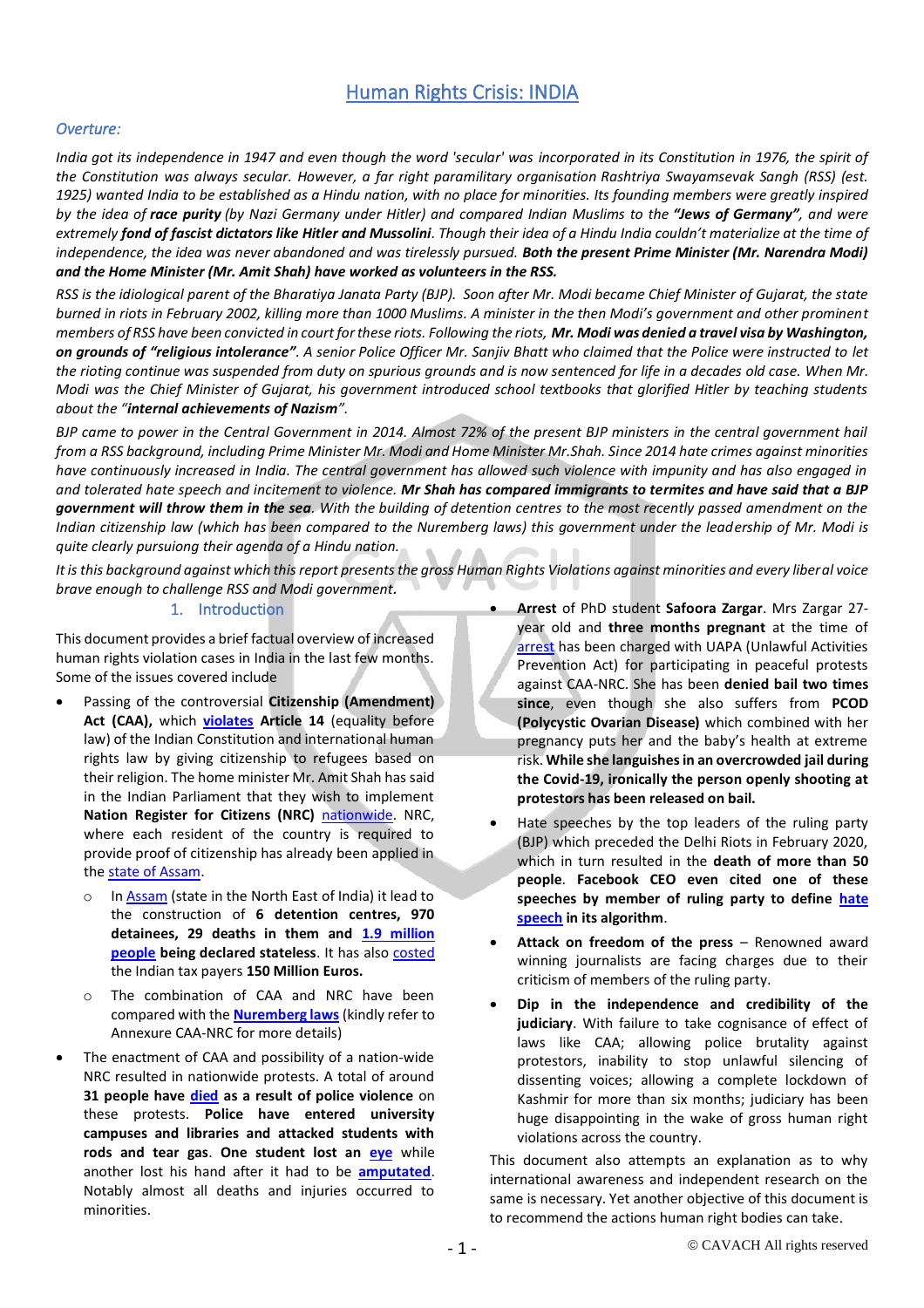# 2. Police brutality against Indian citizens on Indian soil

Following the passage of the controversial CAA protests broke out in the whole country. The students of three universities were mainly at the receiving end of police brutality. Police brutality was also especially marked in the BJP ruled states such as Uttar Pradesh and Karnataka. This violence is not limited only against the protestors and dissenters, but shows a general pattern of hatred against [religious minorities,](https://www.bbc.com/news/world-asia-india-40402021) poor and other marginalised sections of society:

- 1. **Jamia Millia Islamia University (JMI):** On the night of 15.12.2019, police entered the campus on the pretext of chasing violent elements and **[attacked](https://www.aljazeera.com/news/2019/12/heard-gunfire-jamia-students-detail-police-attack-campus-191218063347967.html)** protesting students with brutal baton charge. The police also **entered their library**, attacking students, vandalizing property and even used tear gas within the confined spaces like the library and reading room. One student who was beaten up by the police in the library has **lost vision in one [eye](https://www.storiesasia.org/2019/12/18/jamia-student-beaten-by-police-loses-eye/)**. JMI students were again brutally attacked on the 10.02.2020, when they tried to march to the Parliament. More than **10 female students** have complained of being **beaten in thei[r private parts.](https://www.indiatoday.in/india/story/female-jamia-students-private-parts-delhi-police-anti-caa-protest-1645059-2020-02-10)**
- 2. **Aligarh Muslim University (AMU):** On the same fateful night of 15.12.2019, the police launched [a similar attack](https://www.aljazeera.com/news/2019/12/won-write-amputation-apathy-india-amu-191224114443933.html) on AMU students. Far from media scrutiny, this university witnessed even more brutal assault. More than **70 injured students** were later brought into the hospital. Doctors had to **amputate the hand** of a student who got hit by a smoke shell.
- 3. **Jawaharlal Nehru University (JNU):** On 05.01.2020, students and teachers of the prestigious Jawaharlal Nehru University were **[attacked](https://www.nytimes.com/2020/01/10/world/asia/india-jawaharlal-nehru-university-attack.html) by a masked mob by hammers and rods.** The mob was able to enter the university campus, brutally assault the students and leave thereafter, while the police was stationed at the main entrance of the university campus. JNU Student Union (JNUSU) claims that the attack was by members of Akhil Bharatiya Vidyarthi Parishad (ABVP), the student wing of the BJP. Ironically, **FIRs have been lodged against one of the [victims](https://www.indiatoday.in/india/story/fir-against-aishe-ghosh-jnu-president-jnusu-delhi-police-1634828-2020-01-08) of this attack** and not on any ABVP member despite credible evidence against them.
- 4. **Other parts of the country:** At various places across the country police crackdown on the protestors resulted in the death of more than [30 people.](https://www.thehindu.com/data/data-how-many-people-died-during-anti-caa-protests/article30494183.ece) **28 deaths were due to injuries by bullets fired by Police**. Majority of the deaths came from the state [Uttar Pradesh \(UP\),](https://www.theguardian.com/world/2020/jan/03/we-are-not-safe-indias-muslims-tell-of-wave-of-police-brutality)  currently ruled by staunch Hindutva nationalist Yogi Adityanath. In UP alone, out of around 25 deaths, 21 were because of [bullet injuries,](https://www.newsclick.in/who-were-23-people-killed-during-anti-caa-nrc-protests) while one minor was **crushed in stampede during baton-charge** by Police. Almost all of those who died were Muslims.
- 5. **Delhi Riots, 2020:** During Delhi Riots, police allegedly allowed riots to happen wherever Muslims were at receiving end. **[Police](https://www.theguardian.com/world/2020/mar/16/delhis-muslims-despair-justice-police-implicated-hindu-riots) was [involved](https://www.nytimes.com/2020/03/12/world/asia/india-police-muslims.html) directly in the violence against minority community in many cases** as the emerged video evidence showed later. (More in the Annexure – Delhi Riots 2020)
- 6. Ironically, **police has named Dr. Anwar, owner of hospital that treated riot victims in it[s charge sheet](https://indianexpress.com/article/cities/delhi/waiters-murder-delhi-police-chargesheet-names-owner-of-hospital-that-treated-riot-victims-6478365/)**. Dr. says, "…My name has been dragged in this simply because I treated people in the hospital during the riots. I am being dragged in this case because I showed basic humanity…"
- 7. **National lockdown amid COVID-19:** During the initial phases of lockdown, police used disproportionate [force](https://www.thehindu.com/opinion/op-ed/licensed-to-beat-abuse-and-kill/article31609626.ece) and violence against those who tried to go out even for essential items like milk and medics. Thus, a 32-year-old person died in Kolkata allegedly due to [thrashing by](https://www.indiatoday.in/india/story/bengal-man-who-was-out-to-buy-milk-dies-after-being-beaten-up-by-police-1659842-2020-03-26)  [Police.](https://www.indiatoday.in/india/story/bengal-man-who-was-out-to-buy-milk-dies-after-being-beaten-up-by-police-1659842-2020-03-26) Even **an ambulance driver died of police [beatings](https://www.dw.com/en/india-police-under-fire-for-using-violence-to-enforce-coronavirus-lockdown/a-52946717)**, as he was suspected of illegally transporting people in his vehicle. In Madhya Pradesh (MP), police beat up a lawyer while he was on his way to hospital for treatment. Later, **police admitted that they beat the lawyer thinking that he was a [Muslim.](https://thewire.in/communalism/madhya-pradesh-lawyer-police-betul)**
- 8. **Migrant workers:** As an ill planned national lockdown left millions of daily wage earners and migrant workers wanting, they started walking back to their hometowns, sometimes hundreds or even thousands of kilometres on foot. Police at many places showed no mercy and **[thrashed](https://www.india.com/viral/flight-for-183-indians-lathicharge-for-millions-of-migrants-twitter-lashes-out-at-police-brutality-on-labourers-across-india-in-last-24-hours-4031800/) them brutally**, made them do sit ups, and in some cases **even forced them to Crawl**.
- 9. **Continued Police Brutality amid Pandemic:** Police in Southern state of India Tamil Nadu (TN) arrested a father and son for violating the lockdown norms on 19.06.2020. Two days later, both were [dead.](https://www.bbc.com/news/world-asia-india-53202707) A preliminary probe found severe injuries in their private [parts.](https://indianexpress.com/article/india/tamil-nadu-familys-last-memory-of-father-son-blood-soaked-police-around-6478371/)
- 10. A total of **1731 people died** in [custody](https://www.thehindu.com/news/national/five-custodial-deaths-in-india-daily-says-report/article31928611.ece) in India during 2019. This works out to **almost five such deaths daily**, according to the report, 'India: Annual Report on Torture 2019'. 1606 of the deaths happened in judicial custody and 125 in police custody.

These are few of very many incidents that happened over the course of last one year, and are in no way exhaustive.

### 3. Suppression of dissent and arbitrary arrests

Authorities have used draconian laws such as the Unlawful Activities (Prevention) Act (UAPA) and sedition to deter peaceful protestors and human right defenders. During the national lockdown due to pandemic COVID-19, the state took advantage of curtailed rights and arrested many students and activists:

- 1. The following **students have been arrested** for protesting against the CAA: [Sharjeel Imam](https://www.thehindu.com/news/national/sharjeel-imam-arrested-in-bihar/article30674659.ece) (JNU), [Meeran Haider](https://www.huffingtonpost.in/entry/delhi-riots-police-books-umar-khalid-meeran-haider-safoora-zargar-under-uapa_in_5e9fb770c5b6a486d0811c0c) (JMI)[, Safoora Zargar](https://www.huffingtonpost.in/entry/delhi-riots-police-books-umar-khalid-meeran-haider-safoora-zargar-under-uapa_in_5e9fb770c5b6a486d0811c0c) (JMI)[, Amir Mintoe](https://indianexpress.com/article/india/police-move-to-invoke-goonda-act-against-six-amu-students-6213259/) (AMU), [Asif Iqbal Tanha](https://www.ndtv.com/delhi-news/jamia-millia-islamia-student-granted-bail-in-anti-caa-violence-case-2237235) (JMI), [Gulifsha Fathima,](https://theprint.in/india/court-grants-bail-to-student-arrested-in-delhi-riots-case/420970/) [Devangana Kalita](https://thewire.in/rights/devangana-kalita-pinjra-tod-uapa-delhi-police) (JNU), and [Natasha Narwal](https://thewire.in/government/delhi-riots-natasha-narwal-uapa-pinjra-tod) (JNU). In addition, a German student who participated in antiCAA protests in India wa[s deported](https://www.dw.com/en/german-student-asked-to-leave-india-after-joining-student-protests/a-51786934) back to Germany.
- 2. Apart from them, **other activists also arrested or booked under draconian laws include**: [Dr. Kafeel Khan,](https://www.financialexpress.com/india-news/amu-protests-uttar-pradesh-police-slaps-nsa-against-dr-kafeel-khan/1867957/) [Shifa -ur-](https://timesofindia.indiatimes.com/city/delhi/police-arrest-jamia-alumni-association-president-shifa-ur-rahman-for-northeast-delhi-violence/articleshow/75406588.cms) Rahman, [Ishrat Jahan,](https://www.newindianexpress.com/cities/delhi/2020/feb/28/delhi-riots-court-rejects-bail-plea-of-arrested-ex-congress-municipal-councillor-ishrat-jahan-2109944.html) [Umar Khalid,](https://www.huffingtonpost.in/entry/delhi-riots-police-books-umar-khalid-meeran-haider-safoora-zargar-under-uapa_in_5e9fb770c5b6a486d0811c0c) [Anand](https://www.aljazeera.com/news/2020/04/india-arrests-activist-anand-teltumbde-2018-dalit-event-200414112452191.html)  [Teltumbe,](https://www.aljazeera.com/news/2020/04/india-arrests-activist-anand-teltumbde-2018-dalit-event-200414112452191.html) [Gautam Navlakha,](https://thewire.in/rights/gautam-navlakha-bhima-koregaon-nia-surrender) [Varavara Rao,](https://thewire.in/rights/global-intellectuals-appeal-saibaba-varavara-rao-release) [Sudha](https://www.news18.com/news/india/sudha-bharadwaj-in-jail-for-a-year-police-have-found-no-evidence-says-lawyer-2299781.html)  [Bharadwaj,](https://www.news18.com/news/india/sudha-bharadwaj-in-jail-for-a-year-police-have-found-no-evidence-says-lawyer-2299781.html) [Shoma Sen,](https://www.firstpost.com/india/arrested-professor-shoma-sens-daughter-koel-says-my-mothers-been-tagged-a-maoist-after-lifetime-of-working-for-others-4533031.html) [Tahir Madani,](https://www.outlookindia.com/newsscroll/up-police-files-fir-against-135-arrests-20-on-sedition-charges-in-azamgarh/1727717) and [Luvpreet](https://www.karvaanindia.com/2020/07/03/sikh-youth-involved-in-shaheen-bagh-protests-arrested-under-uapa/)  [Singh.](https://www.karvaanindia.com/2020/07/03/sikh-youth-involved-in-shaheen-bagh-protests-arrested-under-uapa/)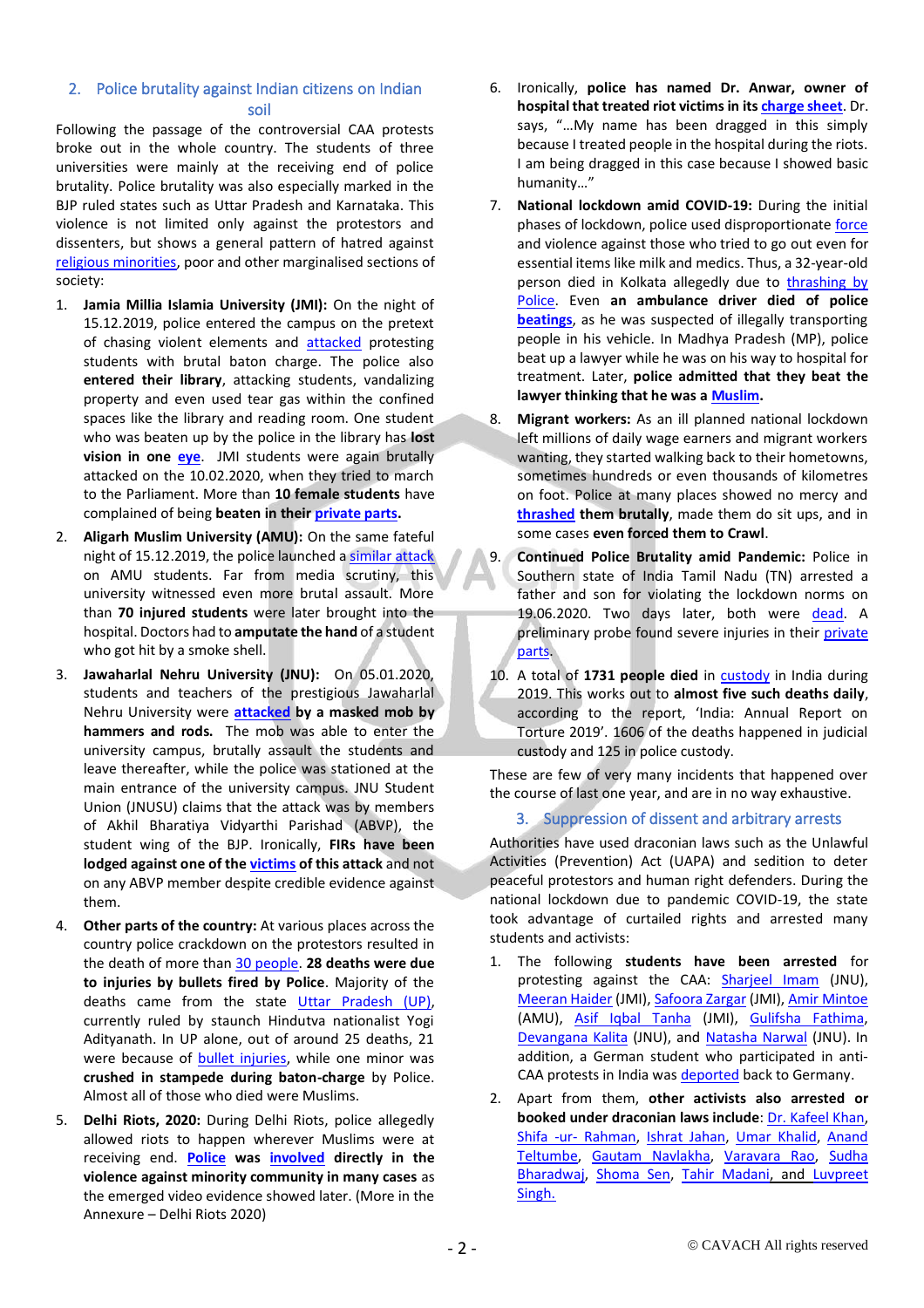- 3. On 17.02.2020, **British MP Debbie Abrahams**, who chairs UK Kashmir panel was denied entry into India and [deported.](https://www.theguardian.com/politics/2020/feb/17/india-denies-critical-labour-mp-debbie-abrahams-entry-to-country-kashmir) Abrahams has been an outspoken critic of the abrogation of Article 370 in Kashmir by the Indian government in August last year.
- 4. In the state of Karnataka, **10 to 15 year-old children** of a school have been repeatedl[y questioned](https://www.indiatoday.in/india/story/for-the-fifth-time-in-five-days-karnataka-cops-question-shaheen-school-students-over-anti-caa-play-1643270-2020-02-04) by the police, regarding a play staged against CAA. **The principal of the school and mother of one child**, have been charged wit[h sedition](https://www.aljazeera.com/news/2020/02/india-mother-school-principal-arrested-anti-caa-play-200206055353254.html) for organizing the play against CAA.
- 5. In the end, **thousands of protestors** have been slapped with sedition charges - 3000 i[n Jharkhand](https://www.aljazeera.com/news/2020/01/india-colonial-era-sedition-law-caa-protesters-200120100338578.html) and 135 in a [city in UP](https://www.ndtv.com/india-news/anti-caa-protests-up-police-file-case-against-135-arrests-20-on-sedition-charges-in-azamgarh-2176202) alone.

This curtailment has not been limited to only against anti-CAA protestors, **any dissenting voice faces the threat of arbitrary arrests and slapping of sedition and other draconian charges**.

- 6. On 04.06.2020, Delhi Police registered a [case](https://www.barandbench.com/news/litigation/delhi-court-directs-police-to-not-take-any-coercive-steps-against-vinod-dua-in-fir-for-his-youtube-show) against **journalist Vinod Dua** for allegedly making statements to incite trouble through his YouTube channel. It was based on the complaint of Naveen Kumar, the BJP's Delhi unit spokesperson. Mr. Dua has been a renowned critic of current government's anti-minority stance.
- 7. UP government and police under Yogi Adityanath recently filed criminal charges against non-profit online news outlet The Wire and one of its founding editors, **Siddharth Varadarajan**, for an entirely factual story on COVID-19 and religious events. It is worth mentioning that Mr. Varadarajan is a recipient of the Freedom of Speech [Award](https://www.dw.com/en/deutsche-welle-freedom-of-speech-award-17-laureates-from-14-countries/a-53306033) presented by German public news outlet **Deutsche Welle**.
- 8. Already one of the most heavily [militarised](https://www.forbes.com/sites/ranisingh/2016/07/12/kashmir-in-the-worlds-most-militarized-zone-violence-after-years-of-comparative-calm/#1ef9bf6b3124) place on this planet, ever since government stripped it of its special status by abrogating the article 370 of Constitution of India, all fundamental rights have been under suspension in this state. Internet has been [down](https://www.washingtonpost.com/world/asia_pacific/internet-service-limps-back-to-kashmir-after-nearly-six-months-blackout/2020/01/27/298b34fe-40d2-11ea-abff-5ab1ba98b405_story.html) for more than six months. Normal life has been deeply affected in the state. All political leadership of the state has been put under house [arrest](https://www.indiatoday.in/india/story/lockdown-in-kashmir-400-politicians-aides-separatist-under-arrest-valley-prison-1578055-2019-08-07) and slapped with National Security Act.

For a more detailed list kindly refer to Annexure – Unlawful Arrests.

In addition, National Human Rights Commission (NHRC) recently released a report on [police atrocities](https://www.scribd.com/document/467058070/NHRC-Report-on-Jamia-Violence#from_embed) on the students of Jamia Millia Islamia. Instead of talking about the Human rights violation and atrocities on students, the report blames students for the violence and questions their motive behind protesting. Almost all institutions in India have bowed down to Authoritarian regime.

# 4. Affiliation of ruling party with RSS (an organisation whose founders were fond of Hitler)

BJP (the ruling party) is the political wing of the far right paramilitary organisation, **RSS** (Rashtriya Swayamsevak Sangh). **Here are some quotations from the founders of RSS whose fondness for Hitler and Nazism is no secret**

i. "Ever since that evil day, when Moslems [Muslims] first landed in Hindustan, right up to the present moment, the Hindu Nation has been gallantly fighting to take on

these despoilers. The Race Spirit has been awakening. **In Hindustan, land of the Hindus, lives and should live the Hindu Nation**… All others are traitors and enemies to the National Cause, or, to take a charitable view, idiots." — M. S. Golwalker, the supreme leader of the RSS in 1940 wrote in his book '[We, or Our Nationhood](https://www.newagebd.net/article/94444/the-making-of-hinducracy-in-modis-india)  [Defined](https://www.newagebd.net/article/94444/the-making-of-hinducracy-in-modis-india)'.

- ii. "To keep up the purity of its race and culture, **Germany shocked the world by her purging the country of the Semitic races — the Jews**. **Race pride at its highest has been manifested here, a good lesson for us in Hindustan to learn and profit by.**" — M. S. Golwalker, '[We, or Our Nationhood Defined](https://www.newagebd.net/article/94444/the-making-of-hinducracy-in-modis-india)'.
- iii. "**The foreign races in Hindustan [non-Hindus]… may stay in the country, wholly subordinated to the Hindu Nation, claiming nothing, deserving no privileges, far less any preferential treatment-not even citizen's rights.**"— M. S. Golwalker, '[We, or Our Nationhood](https://bennorton.com/indian-prime-minister-narendra-modi-and-the-fascist-rss/)  [Defined](https://bennorton.com/indian-prime-minister-narendra-modi-and-the-fascist-rss/)'.
- iv. "The idea of fascism vividly brings out the conception of unity amongst people...India and particularly Hindu India need some such institution for the military regeneration of the Hindus… Our institution of Rashtriya Swayamsewak Sangh of Nagpur under Dr Hedgewar is of this kind, though quite independently conceived", B.S. Moonje, [in his diary,](https://www.newsclick.in/why-jaitley-needs-study-link-between-rss-and-fascism) after meeting Mussolini, Italy.
- v. V.D. Savarkar, leader of Hindu Mahasabha, in one of his books '[Six Glorious Epochs of Indian History](https://scroll.in/article/808788/reading-savarkar-how-a-hindutva-icon-justified-the-idea-of-rape-as-a-political-tool)' clearly **justifies rape as a political tool**, He articulated it as a wish, through a question: **"What if Hindu kings, who occasionally defeated their Muslim counterparts, had also raped their women?"**

**Both the Prime Minister Mr. Modi and the home minister Mr. Amit Shah have worked as volunteers in the RSS.** In 2014, when Modi came to power**, 41 of 66 BJP ministers who had taken oath in 2014 were from RSS**. As of January 2020, out of 53 BJP ministers in Modi government, **38 were from [RSS background](https://theprint.in/politics/rss-in-modi-govt-in-numbers-3-of-4-ministers-are-rooted-in-the-sangh/353942/)**, including Prime Minister Narendra Modi and Home Minister Amit Shah.

RSS has been a vocal critic of father of nation, Mahatma Gandhi, and other such leaders who have been advocates of non-violence and unity in diversity. On 30.01.1948, Mahatma Gandhi wa[s murdered](http://southasia.ucla.edu/history-politics/hindu-rashtra/nathuram-godse-rss-murder-gandhi/) by Nathuram Godse. Godse and his mentor V.D. Savarkar (also arrested for murder of Gandhi), had been a member of RSS and leading members of BJP hav[e praised Godse](https://economictimes.indiatimes.com/news/politics-and-nation/pragya-thakur-refers-to-nathuram-godse-as-deshbhakt-in-lok-sabha/articleshow/72262071.cms?from=mdr) on record.

### 5. Hate Speeches from those in power

The number of reported hate crimes in India has risen steadily in India since 2014, when the BJP came to power with Mr. Narendra Modi as the Prime Minister and Mr. Amit Shah as the BJP president (**9 in 2013, 13 in 2014, 30 in 2015, 41 in 2015, 74 in 2016 , 69 in 2017,as of October**). Majority of the victims of these crimes are Muslims and majority of the perpetrators are Hindus. **Under this government, VIP (Very Important Person) hate speech has increased by 500% and 90% of them are by members of the BJP**.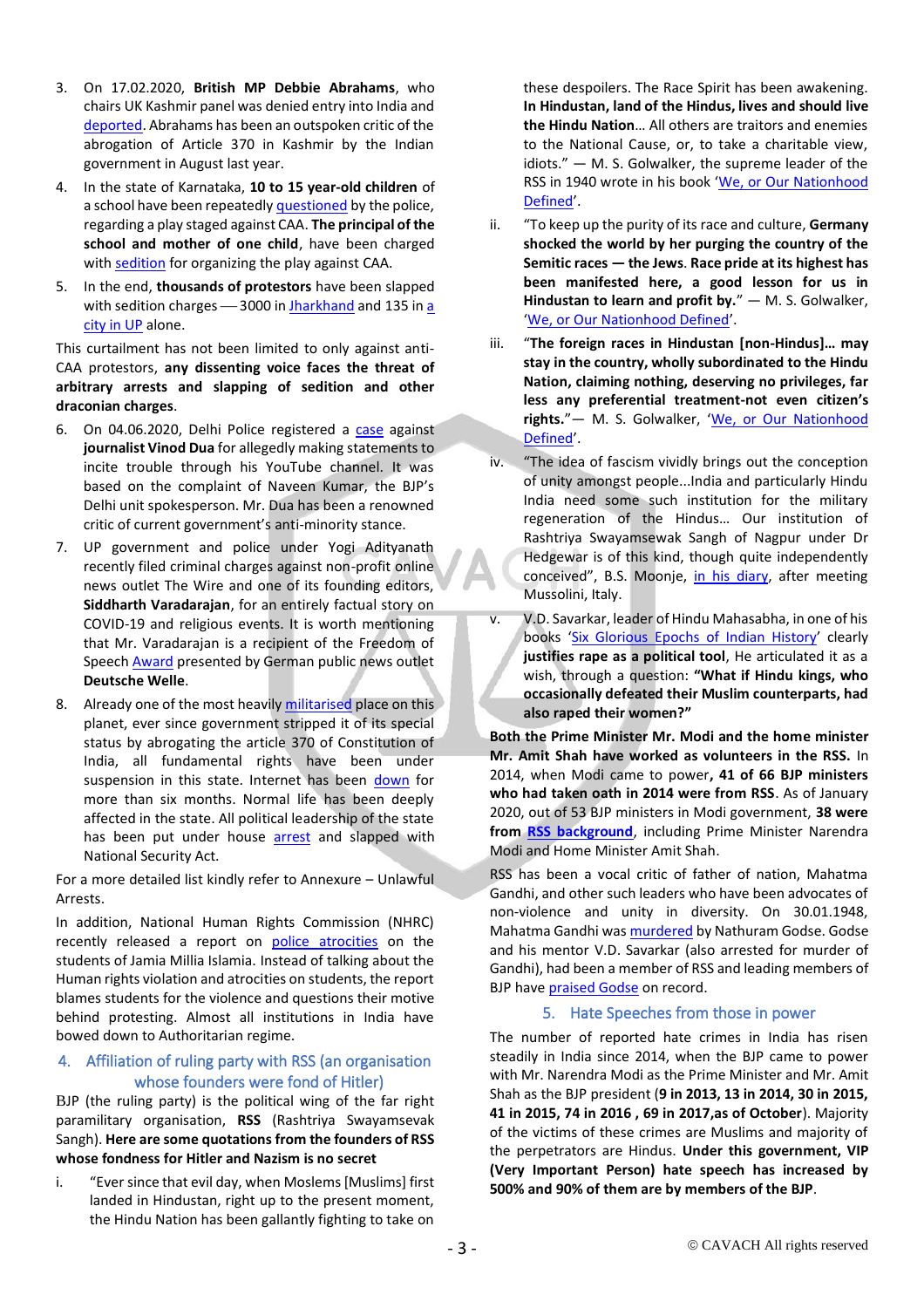Therefore, it should not be surprising when the Prime Minister, Home Minister, and other leading BJP members engage in speech such as

- i. "The miscreants can be identified by their [clothes](https://economictimes.indiatimes.com/news/politics-and-nation/those-indulging-in-arson-can-be-identified-by-their-clothes-narendra-modi-on-anti-caa-protest/articleshow/72687256.cms)"  $-$ **Narendra Modi**, Prime Minister, India. (Talking about anti-CAA protesters and referring to the clothes worn by Muslims)
- ii. "Infiltrators are like [termites](https://in.reuters.com/article/india-election-speech/amit-shah-vows-to-throw-illegal-immigrants-into-bay-of-bengal-idINKCN1RO1YD) in the soil of Bengal", "A Bharatiya Janata Party government will pick up infiltrators one by one and throw them into the Bay of Bengal" – **Amit Shah**, Home Minister and former president of BJP
- iii. "[Muslims](https://www.bbc.com/news/world-asia-india-51382414) did no favour to India by staying here" **Yogi Adityanath**, Chief Minister of Uttar Pradesh (UP)
- iv. "Mother Teresa was part of a [conspiracy](https://economictimes.indiatimes.com/news/politics-and-nation/bjp-mp-yogi-adityanath-accuses-mother-teresa-of-religious-conversion/articleshow/52842431.cms) to convert Hindus to Christianity. Hindus were targeted in the name of doing service and then converted by her." – **Yogi Adityanath**
- v. "You will take tax money for your university and raise slogans against Chief Minister Yogi Adityanath and Prime Minister Narendra Modi? I will [bury](https://www.indiatoday.in/india/story/up-minister-raghuraj-bury-alive-raise-slogans-pm-modi-yogi-adityanath-controversy-1636607-2020-01-14) you alive" – Raghuraj Singh, UP Minister and BJP leader
- vi. "In Assam and Uttar Pradesh, our government has [shot](https://timesofindia.indiatimes.com/india/dilip-ghosh-stands-by-shot-like-dogs-comment-says-it-was-for-the-country/articleshow/73273780.cms) these people like dogs" – Dilip Ghosh, president of the BJP in the state of West Bengal referring to anti-CAA protestors.
- vii. "Desh ke gaddaron ko, goli maaro saalon ko [**[shoot](https://theprint.in/india/days-before-budget-minister-anurag-thakur-chants-desh-ke-gaddaron-ko-goli-maaro-saalon-ko/355124/) the traitors of our country**]," – Anurag Thakur**, Minister of State for Finance and Corporate Affairs**. He was referring to anti-CAA protestors as traitors. Unsurprisingly, few days later, on the 30.01.2020, **a gunman opened [fire](https://www.bbc.com/news/world-asia-india-51308376) at a peaceful protest march by students of the JMI protesting against the CAA, wounding a student**.
- viii. In a rally, with police present, BJP leader Kapil warned police that the demonstration is causing public inconvenience. He openly said that if the demonstration was not removed/stopped … they [Kapil Mishra and his supporters] won't listen to even police, and would take matter in their hands. **Facebook CEO Mark Zuckerberg used this particular speech as an [example](https://thewire.in/tech/facebook-kapil-mishra-mark-zuckerberg-donald-trump) of hate speech that incites violence**. Delhi police has refused to act against the likes of Kapil Mishra.

None of the perpetrators of hate speeches above and countless other such incidents have been brought to justice till today.

### 6. Deteriorating Independence of the Judiciary

The constitution of India has enshrined a separate judiciary from the virtually collaborating legislative and executive. To enforce a check and balance system on executive and legislature, the constitution has several articles that emphasise on this theory. For example, Article 50 of the [Indian constitution](http://legislative.gov.in/sites/default/files/COI-updated-as-31072018.pdf) puts an obligation over the state to separate judiciary from executive. It's part of directive principles of the state policy.

But last few years have put a question marks on the infallibility of the constitutional provision to safeguard judiciary- here we cite some examples of the same:

- i. Judge Loya, who was hearing a case, in which Home Minister Mr.Amit Shah, was accused, had issued an order for Mr. Shah to appear personally in his court. Judge Loya [died](https://www.freepressjournal.in/india/what-is-the-justice-loya-case-and-how-is-amit-shah-involved) in suspicious circumstances before hearing and Amit Shah was acquitted in the case.
- ii. Four senior Indian supreme court judges went public for the first time in the Indian history, with an [extraordinary warning](https://www.theguardian.com/world/2018/jan/12/india-supreme-court-judges-integrity-dipak-misra) that India's chief justice is mishandling sensitive cases and endangering the court's integrity and the country's democracy.
- iii. Recently during anti CAA protests, Supreme Court refused to interfere actively. It gave time to the government to respond to the petitions filed against the act but [refused](https://www.thehindu.com/news/national/caa-petitions-sc-says-no-stay-without-hearing-centre-may-refer-pleas-to-larger-constitution-bench/article30622277.ece) to apply a formal stay on the act which could have doused the protests across India. These protests resulted into an orchestrated pogrom of Muslim community in the national capital, Delhi (details and ref. in the Annexure Delhi Riots 2020). When a Judge of Delhi High Court took suo-moto cognisance of the matter, it lasted only few hours till the **transfer of the Delhi high court judge** Justice Murlidhar. The new Justice who took over the case delayed it to suit a particular agenda.
- iv. During the migrant crisis as a result of National lockdown, on 31.03.2020, against a PIL (Public Interest Litigation) seeking measures to help migrant workers, Solicitor General Tushar Mehta said there were no migrant workers on the roads anymore as governments had ensured that they were being housed and fed, Supreme Court [accepted](https://scroll.in/article/962214/as-supreme-court-fails-to-protect-migrant-workers-rights-high-courts-show-the-way) this without any further questioning. That these submissions were untrue is borne out by the fact that lakhs have continued to walk home since.
- v. In another PIL in case of migrant workers [crisis,](https://www.telegraphindia.com/india/if-meals-are-given-why-do-they-require-wages-supreme-courts-query-during-coronavirus-lockdown/cid/1762977) Supreme Court observed, "If they are being provided meals, then why do they need money for meals?"
- vi. Safoora Zargar, arrested on 10.04.2020, on charges of blocking a road and obstructing traffic, have been repeatedly denied bail and slapped under the draconian provisions of the UAPA. She was implicated in a conspiracy that allegedly sparked the violence that engulfed Delhi at the end of February. Ms Zargar was in fact, a part of peaceful [resistance](https://scroll.in/article/964348/the-fight-to-free-pregnant-student-activist-safoora-zargar-is-a-battle-for-indias-very-soul) against CAA. She has been denied bail since, even though she suffers from PCOD and UT. (Added 22.07.2020: She was released on [bail](https://www.thequint.com/news/india/safoora-zargar-bail-hearing-delhi-high-court-uapa-jamia-caa) on humanitarian grounds on 24.06.2020).